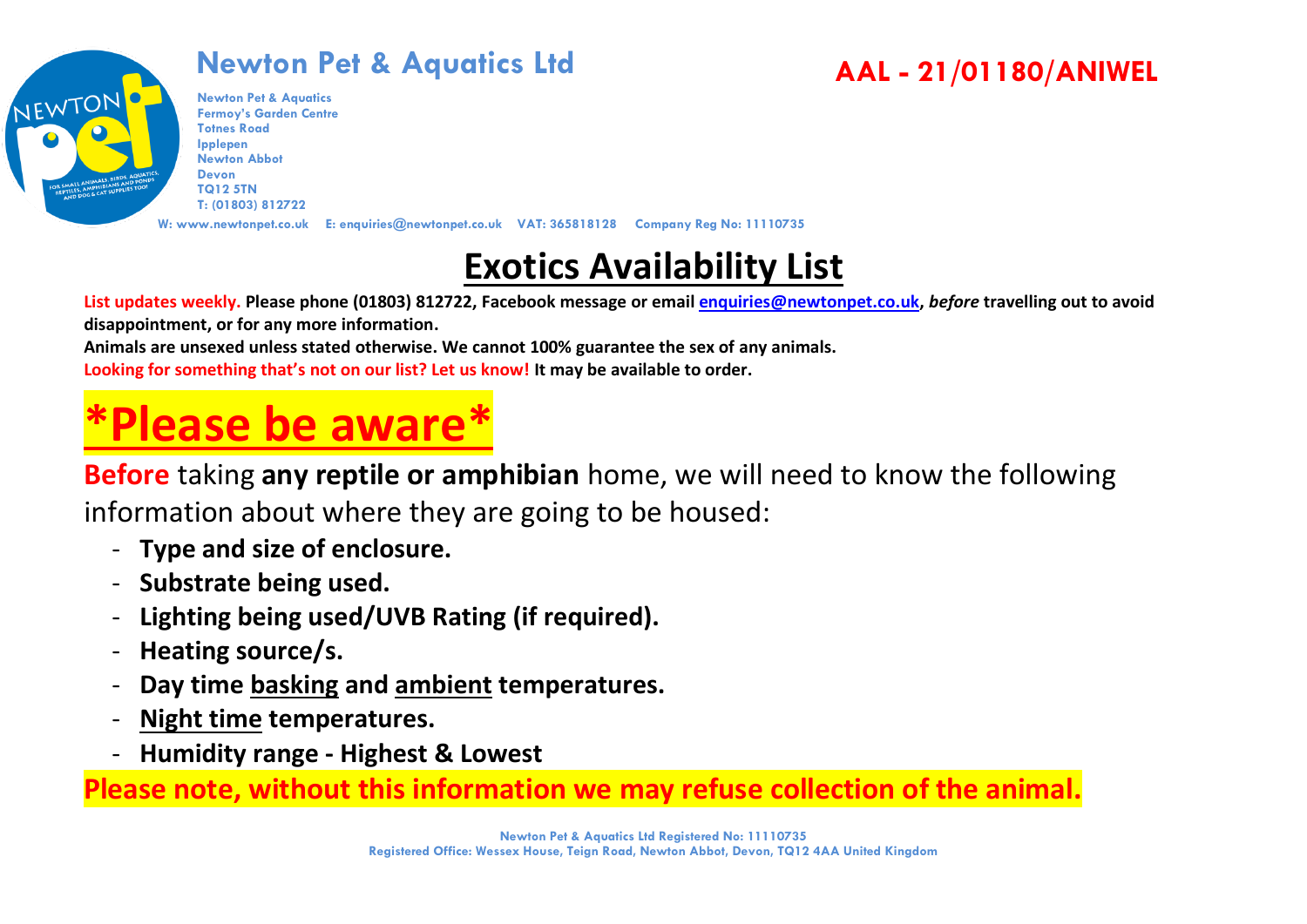

**Newton Pet & Aquatics Fermoy's Garden Centre Totnes Road Ipplepen Newton Abbot Devon TQ12 5TN T: (01803) 812722**

**W[: www.newtonpet.co.uk](http://www.newtonpet.co.uk/) E: enquiries@newtonpet.co.uk VAT: 365818128 Company Reg No: 11110735**

# Lizards & Geckos

**Bearded Dragon** *(Pogona vitticeps)*

- CB2021 **SOLD - More Due soon.**
- **European Eyed Lizard** *(Timon lepidus)*
	- **Currently out of Stock**

**Yemen Chameleon** *(Chamaeleo calyptratus)*

• **Currently out of Stock**

#### **Crested Geckos** (*Rhacodactylus ciliatus)* **CB2021**

• **Dalmatian** *-* **£99.99** - 1 Available

**Leopard Geckos** *(Eublepharis macularius)* **CB2021**

- **Normal £70.00** 1 Available
- **Montanus sp. £75.00** 1 Available

#### **Mourning Gecko** *(Lepidodactylus lugubris)*

• CB2022 - **£25.00 each** - 1 Available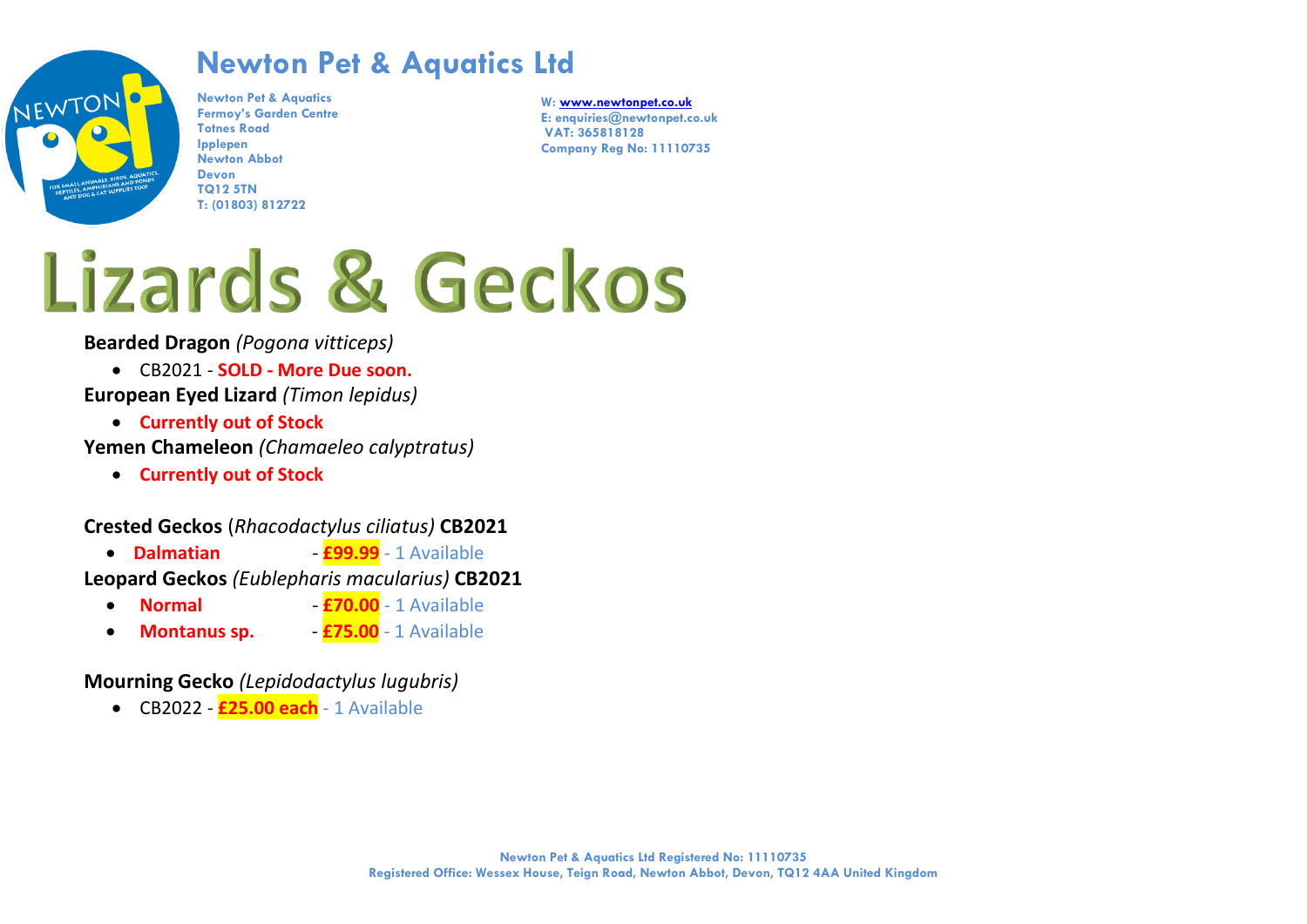

**Newton Pet & Aquatics Fermoy's Garden Centre Totnes Road Ipplepen Newton Abbot Devon TQ12 5TN T: (01803) 812722**

**W[: www.newtonpet.co.uk](http://www.newtonpet.co.uk/) E: enquiries@newtonpet.co.uk VAT: 365818128 Company Reg No: 11110735**

# Chelonia

#### **Tortoises**

**Horsfields** (*Agrionemys horsfieldii)*

• **Currently Out of Stock.**

**Hermann's** *(Testudo hermanni)*

• CB2021 – **£200.00 each** - 1 Available **Marginated** *(Testudo marginata)*

• **Currently Out of Stock.**

#### **Other Tortoise Species may be available to order.**

Such as: Leopard Tortoises, Red Foot Tortoises, Sulcata Tortoises. Please inquire by one of the methods on the first page.

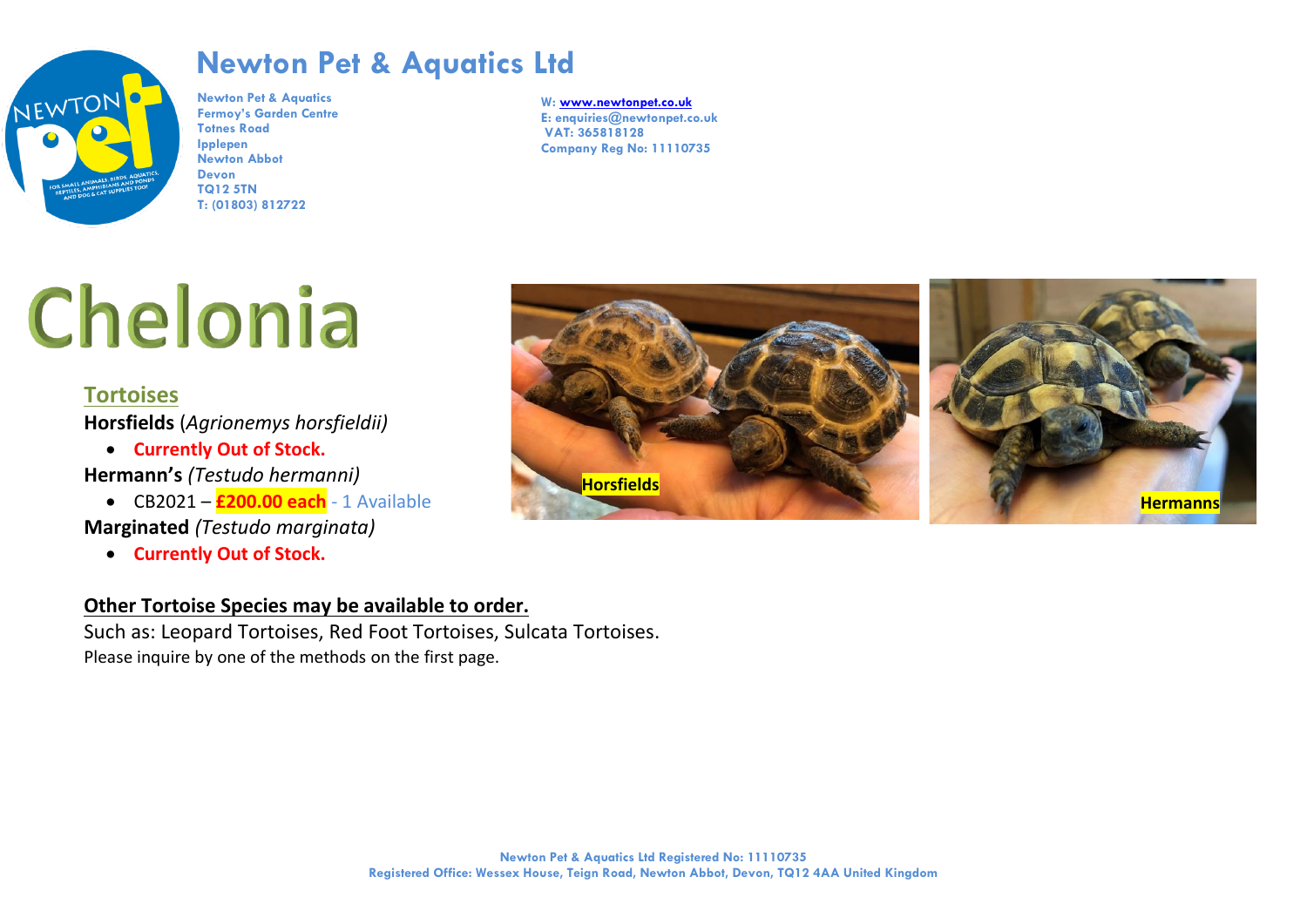

**Newton Pet & Aquatics Fermoy's Garden Centre Totnes Road Ipplepen Newton Abbot Devon TQ12 5TN T: (01803) 812722**

**W[: www.newtonpet.co.uk](http://www.newtonpet.co.uk/) E: enquiries@newtonpet.co.uk VAT: 365818128 Company Reg No: 11110735**



**Various Species & Morphs available to order, please inquire.**

# Amphibians

#### **Frogs and Toads**

**Whites Tree Frogs** *(Litoria caerulea)*

• **Currently Out of Stock.**

**Phantasmal Dart Frogs** *(Epipedobates tricolor)*

• CB2022 - **£40.00 each** - 4 Available

#### **European Green Tree Frogs** *(Hyla arborea)*

• CB2022 - **£25.00 each** - 4 Available

#### **Salamanders/Newts**

**Axolotl** *(Ambystoma mexicanum)*

**Out of stock until the Autumn. The Garden centre gets too hot to safely stock them during the summer.**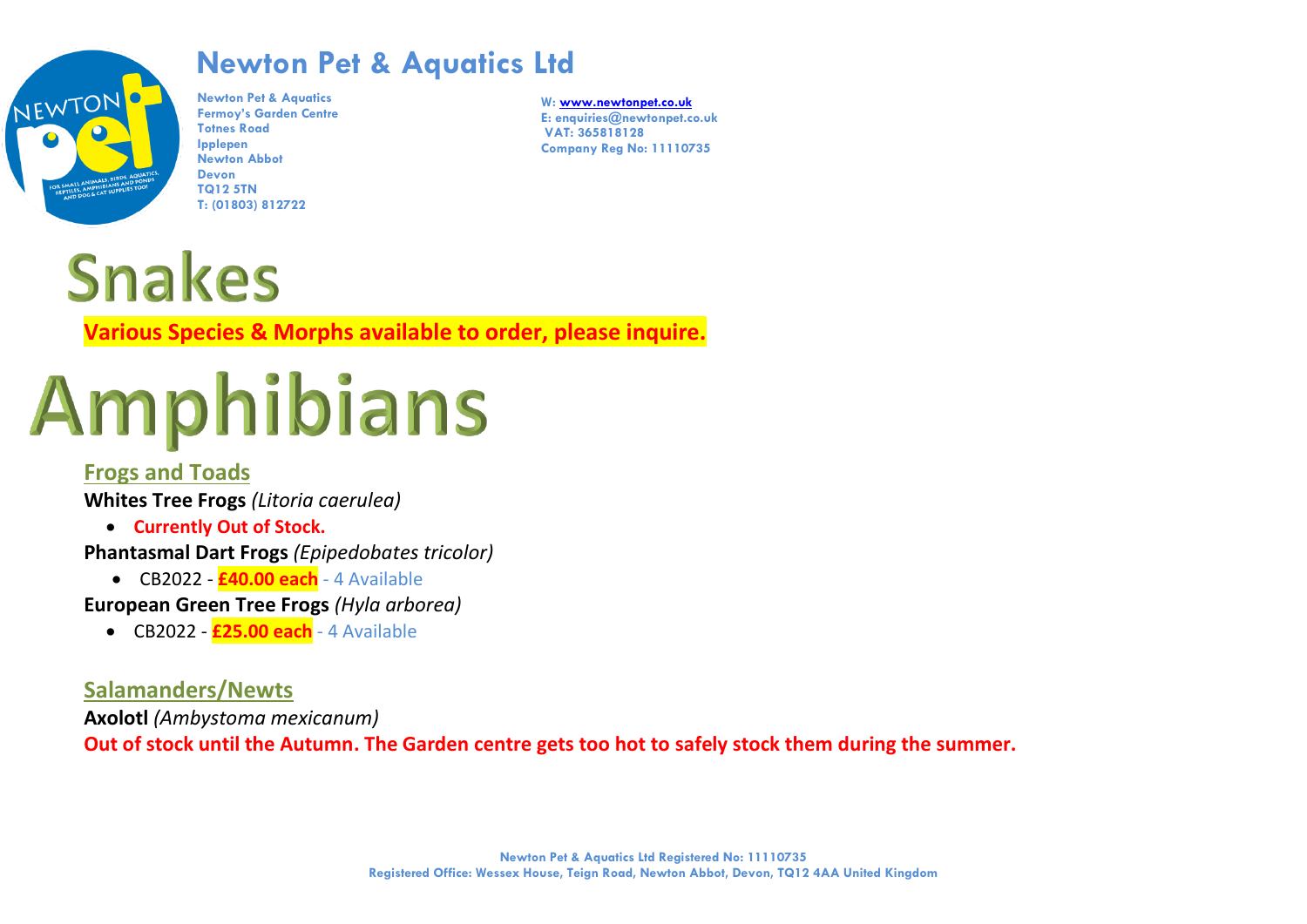

**Newton Pet & Aquatics Fermoy's Garden Centre Totnes Road Ipplepen Newton Abbot Devon TQ12 5TN T: (01803) 812722**

**W[: www.newtonpet.co.uk](http://www.newtonpet.co.uk/) VAT: 365818128 Company Reg No: 11110735**

# E: enquiries@newtonpet.co.uk <br>Company Reg No: 11110735 | nv entre by entre by tate S

#### **Tarantulas**

**Chaco Gold Knee** *(G. pulchripes)*

- CB **£35.00** 2 Available **Brazilian Black** *(G. pulchra)*
- CB **£50.00** 2 Available
- **Mexican Fire Leg** *(B. boehmei)*
	- CB **£30.00**
- **Purple Pink Toe** *(A. purpurea)*
	- CB  $E$ 50.00
- **Bahia Grey Birdeater** *(L. striatipes)*
	- CB  $E$ 65.00
- **White Striped Birdeater** *(N. chromatus)*
	- $\bullet$   $\quad$  CB  $\frac{640.00}{5}$
- **Brazilian Blonde** *(N. tripepii)*
	- CB **£20.00**

**Trinidad Dwarf** *(C. elegans)*

• CB  $£15.00$ 

**Electric Blue Earthtiger** *(C. sp "Electric Blue")*

- CB  $\overline{E}$ **35.00**
- **Gold Trinidad Olive** *(N. incei (gold))*
	- CB **£15.00**

**Unicorn Horned Baboon** *(C. marshalli)*

 $\bullet$  CB  $\overline{E20.00}$ **King Baboon** *(P. muticus)*

• CB - **£65.00 Socotra Island Blue Baboon** *(M. balfouri)*

• CB - **TRIO for £80.00**

**Goliath Birdeater** *(T. stirmi)*

• CB - **£90.00**

#### **Scorpions**

**Asian Forest Scorpion** *(H. spinifer)*

• CB - **£20.99 each** - 2 Available